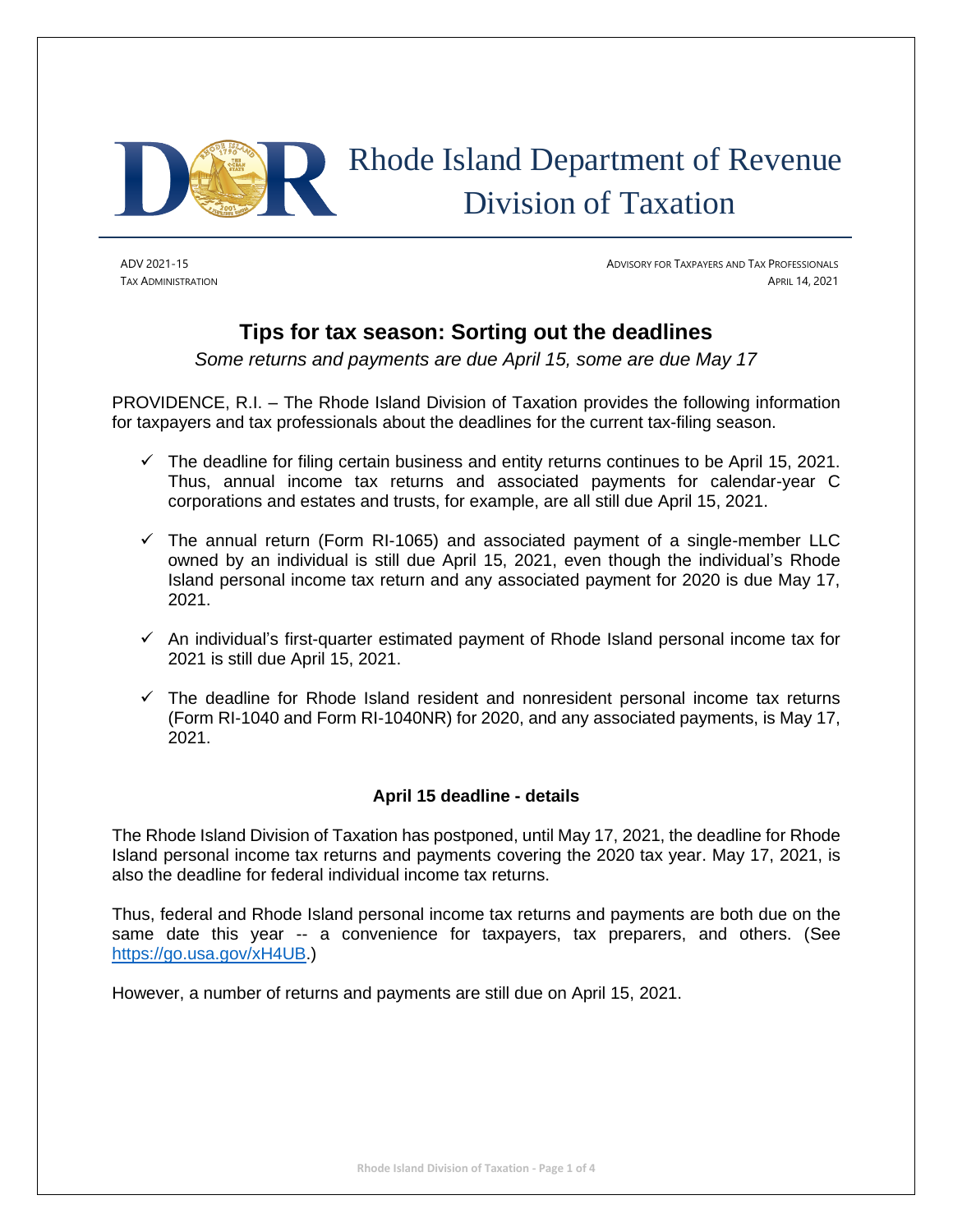| April 15 due date still applies for certain filings and payments, including the following* |                        |                |  |
|--------------------------------------------------------------------------------------------|------------------------|----------------|--|
| <b>FILING</b>                                                                              | FORM                   | DUE DATE       |  |
| Personal income tax – estimated (1stQ 2021)                                                | Form RI-1040ES         | April 15, 2021 |  |
| Estate and trust income tax return                                                         | Form RI-1041           | April 15, 2021 |  |
| Estate and trust income tax - estimated                                                    | Form RI-1041ES         | April 15, 2021 |  |
| C corporation                                                                              | Form RI-1120C          | April 15, 2021 |  |
| First-quarter business estimates                                                           | Form RI-1120ES/BUS-EST | April 15, 2021 |  |
| 1120C business extension                                                                   | Form RI-7004           | April 15, 2021 |  |
| Public service corporation tax                                                             | Form T-72              | April 15, 2021 |  |
| <b>Business extension</b>                                                                  | Form BUS-EXT           | April 15, 2021 |  |
| Bank excise tax                                                                            | Form T-74              | April 15, 2021 |  |
| Insurance gross premiums tax                                                               | Form T-71              | April 15, 2021 |  |
| Single-member LLC                                                                          | Form RI-1065           | April 15, 2021 |  |
| Pass-through withholding                                                                   | Form RI-1096PT         | April 15, 2021 |  |
| Pass-through withholding - estimate                                                        | Form RI-1096PT-ES      | April 15, 2021 |  |
| Pass-through withholding - extension                                                       | Form RI-4868PT         | April 15, 2021 |  |
| Composite income tax - estimated                                                           | Form RI-1040C-ES       | April 15, 2021 |  |

The following table highlights some of the returns/payments that are still due April 15, 2021.

\* Deadline applies not only to calendar-year entities with normal due date of April 15, 2021, but also to fiscal-year filers whose original or extended due date would normally fall on April 15, 2021. Due date applies to filings and payments. Listing for single-member LLC assumes entity is owned by individual or C corp. Listing for C corporation also applies to filing under mandatory unitary combined reporting. For further information on these and other taxes/fees, see applicable forms and instructions[: http://www.tax.ri.gov/taxforms/](http://www.tax.ri.gov/taxforms/)

# **Single-member LLC - details**

Normally, the due date of a single-member limited liability company (SMLLC) is the same as its owner. Therefore, if the SMLLC's owner is an individual, the SMLLC's due date is normally April 15, which is when the individual's personal income tax return is normally due.

For this filing season, however, there is a change: The Rhode Island Division of Taxation has postponed the due date for the personal income tax to May 17, 2021. The Division has made it clear that the new deadline of May 17, 2021, applies only to individuals; it does not apply to entities.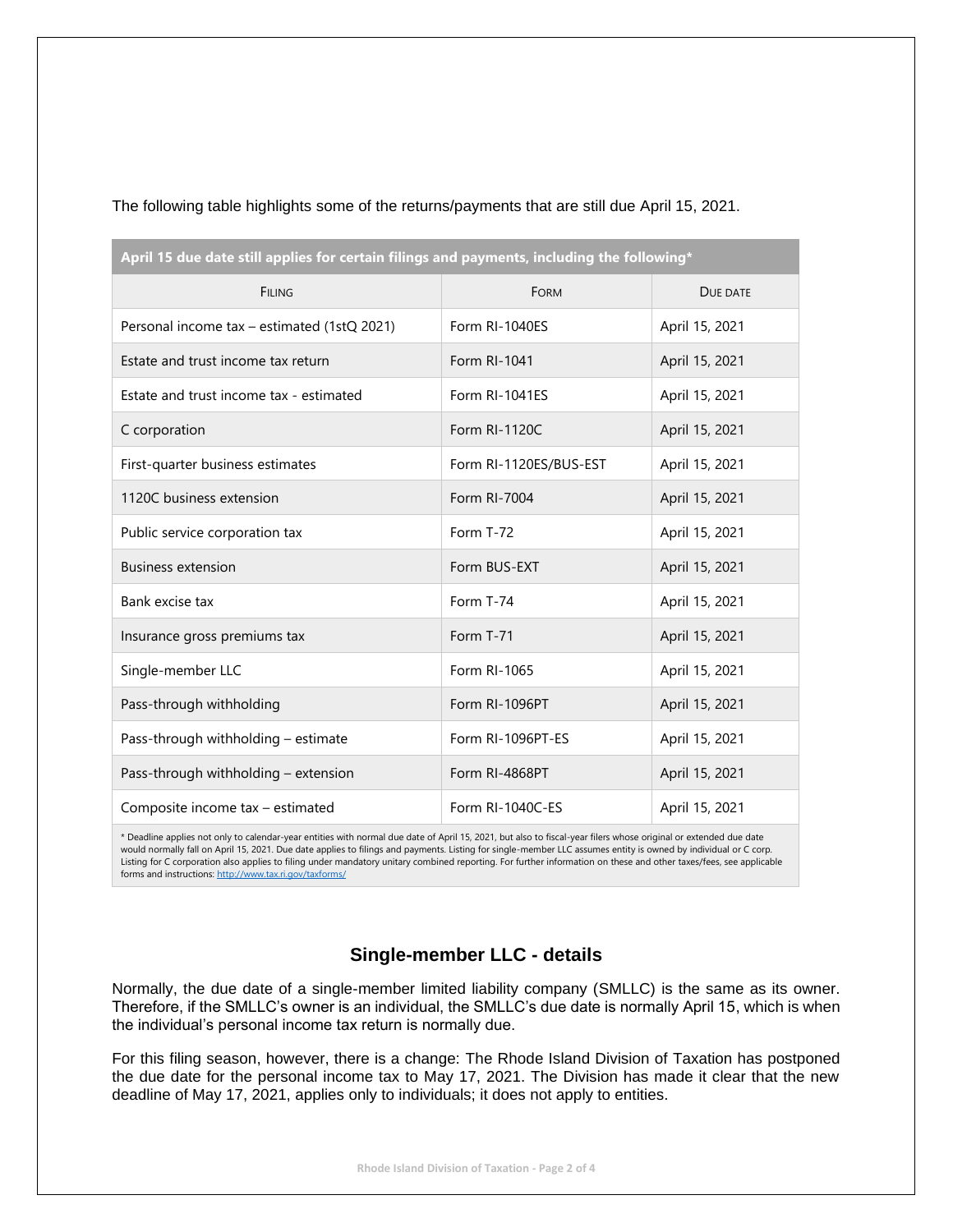So, what about an SMLLC owned by an individual? The SMLLC's due date for filing and payment is April 15, 2021 -- even though the due date for that owner this season is May 17, 2021. Thus, a single-member LLC owned by an individual must file its Form RI-1065 for 2020 and make the related \$400 payment on or before April 15, 2021. Keep in mind that the SMLLC described above may file on extension, using Form RI-7004: [https://go.usa.gov/xHCxW.](https://go.usa.gov/xHCxW) That would give the SMLLC an extended due date of October 15, 2021. However, it is an extension of the time to file, not of the time to pay. Payment is still due on April 15, 2021.

### **May 17 deadline - details**

As noted above, the deadline is May 17, 2021, for Rhode Island personal income tax returns and associated payments involving the 2020 tax year.<sup>1</sup>

| May 17 due date only for these Rhode Island filings and related payments*                                                 |                |              |  |
|---------------------------------------------------------------------------------------------------------------------------|----------------|--------------|--|
| <b>FILING</b>                                                                                                             | <b>FORM</b>    | NEW DUE DATE |  |
| Personal income tax annual return – resident                                                                              | Form RI-1040   | May 17, 2021 |  |
| Personal income tax return – nonresident/PY                                                                               | Form RI-1040NR | May 17, 2021 |  |
| Personal income tax – extension form                                                                                      | Form RI-4868   | May 17, 2021 |  |
| Property tax relief credit                                                                                                | Form RI-1040H  | May 17, 2021 |  |
| Residential lead abatement credit                                                                                         | Form RI-6238   | May 17, 2021 |  |
| * Postponed deadline of May 17, 2021, is limited in scope; it applies only for 2020 returns and payments listed in table. |                |              |  |

The postponement of the usual April 15 deadline to May 17 this season provides approximately one additional month to file Rhode Island resident and nonresident personal income tax returns and pay balances due. No penalties and no interest will apply -- regardless of the amount due -- to those who file and pay on or before May 17, 2021. No additional steps need be taken by taxpayers or tax preparers; the Division is adjusting its systems accordingly.

### **Payment methods**

There are several convenient ways to make tax payments, including the following.

 **Software** If you use tax-preparation software, or your tax preparer does, the software may offer the option to authorize the Division to withdraw the required amount directly from your bank or credit union account. If so, try to schedule the withdrawal, or "direct debit", several business days in advance of the deadline, to avoid any possible delays.

<sup>&</sup>lt;sup>1</sup> The deadline relief described on this page and listed in the table above does not apply to filings or payments of any other type of Rhode Island tax, fee, or charge administered by the Division of Taxation. Also, the new deadline of May 17 does not extend or otherwise alter any statute-of-limitation periods, which remain the same per statute.